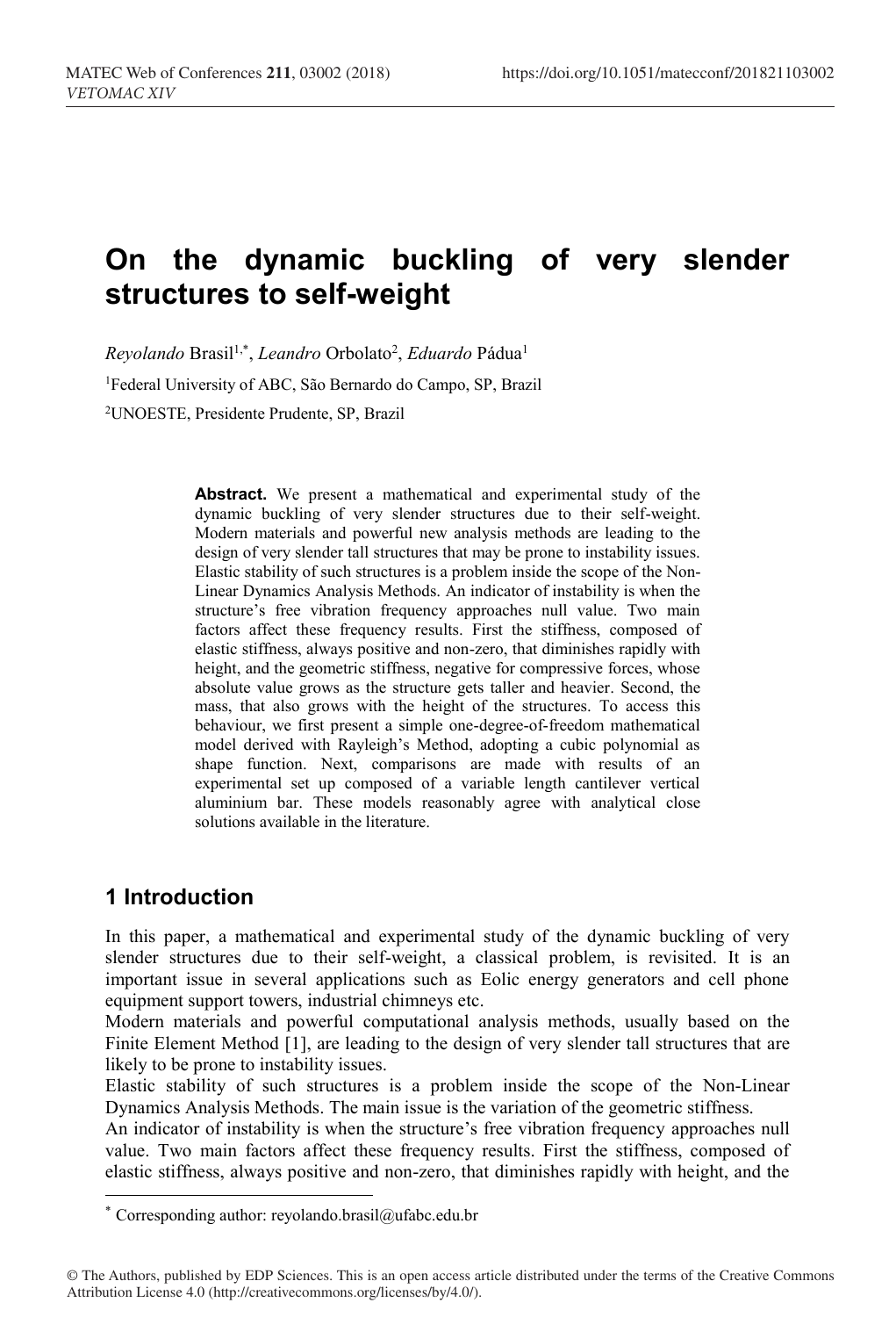geometric stiffness, negative for compressive forces, whose absolute value grows as the structure gets taller and heavier. Second, the mass, always positive, that also grows with the height of the structures.

In this paper, to access this behaviour, we first present a simple one-degree-of-freedom mathematical model derived with Rayleigh's Method [2], adopting a cubic polynomial as shape function. Next, comparisons are made with results of an experimental set up composed of a variable length cantilever vertical aluminium bar. These models reasonably agree with analytical close solutions available in the literature, e.g., [3] and [4].

# **2 Rayleigh's method**

### **2.1 Formulation**

John William Strutt, 3<sup>rd</sup> Baron of Rayleigh, presented, in "The Theory of Sound" [2], a simplified method to access the dynamic properties of structures. In the case of vertical beams, the transverse horizontal vibration displacement of its *x* axis, as shown in Fig. 2, is a function of both the spatial  $x$  coordinate and time, and may be written as

$$
u = u(x,t) = \phi(x)q(t) \tag{1}
$$

where  $\phi(t)$  is a dimensionless *shape function*, that must satisfy the geometric boundary conditions and assume unitary value where the *q(t)* generalize coordinate is chosen. In our model, Fig. 1, that is the horizontal displacement the top section of the beam, where a point vertical load *P* may be applied, usually self-weigh of a point mass *M*.



**Fig. 1.** Mathematical model.

For model of Fig. 1, a prismatic, cantilever, homogeneous beam, with modulus of elasticity *E*, transverse section moment of inertia *I*, mass per unit length  $\overline{m}$ , self-weight per unit length  $q = \overline{m}g$ , an adequate such function is a simple cubic polynomial: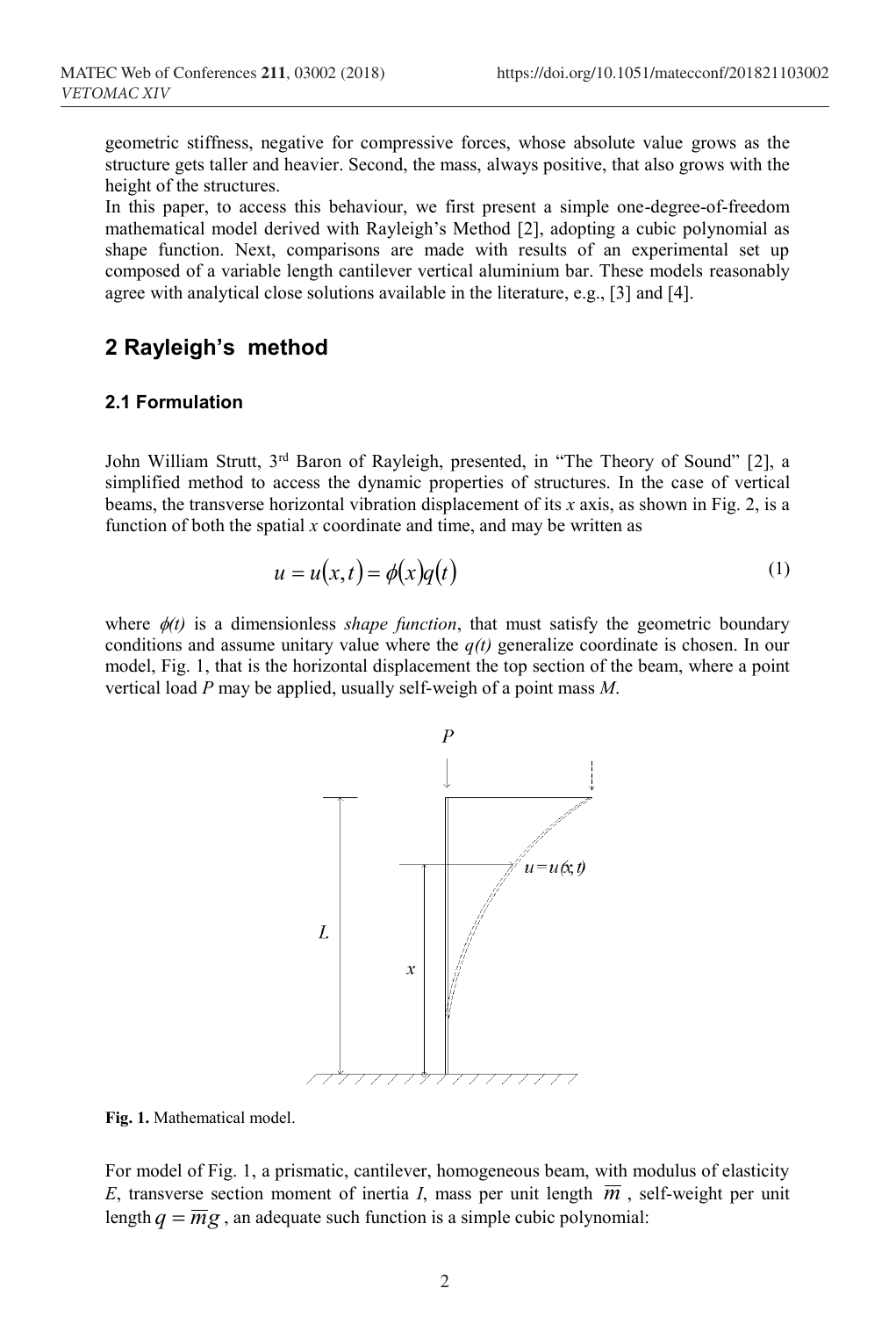$\sqrt{6}$ 

$$
\phi(x) = \frac{3x^2}{2L^2} - \frac{x^3}{2L^3} \tag{2}
$$

that displays zero displacement and tangent of its *x* longitudinal axis at the base and null second derivative at the top, related to zero bending moment there.

The resulting equivalent elastic stiffness is

$$
k_0^* = EI \int_0^L (\phi'')^2 dx = \frac{3EI}{L^3}
$$
 (3)

the equivalent geometric stiffness, due to the point vertical load *P* (negative if compressive), is  $\sqrt{4}$ 

$$
k_g^* = P \int_0^L (\phi')^2 dx = \frac{6P}{5L}
$$
 (4)

the equivalent geometric stiffness, due to self-weight, negative, is

$$
k_g^{**} = -q \int_0^L (L-x) (\phi')^2 dx = -\frac{3}{8}q
$$
\n(5)

and the equivalent lumped mass at the top of the beam is

$$
m^* = \overline{m} \int_0^L (\phi'')^2 dx = \frac{33\overline{m}L}{140}
$$
 (6)

The first natural frequency, in radians per second, of this mathematical model, is given by

$$
\omega_1 = \sqrt{\frac{k}{m^*}}
$$
 (7)

where the total stiffness  $k$  is the sum of Eqs. (3), (4) and (5),

$$
k = k_0^* + k_g^* + k_g^{**}
$$
 (8)

### **2.2 Numerical results**

Numerical parameters adopted for our simulations are: rectangular transverse section 25.4x3.175mm, aluminium elasticity modulus  $E = 70$  GPa and mass per unity volume  $2,700 \text{ kg/m}^3$ , gravity 10 m/s<sup>2</sup>.

In Table 1 we present variation of the first natural frequency with the *L* free length of the cantilever beam if no point vertical force *P* at the top is considered.

One will note that zero frequency, corresponding to buckling due to self-weight, occur for *L*  $= 2.5924$  m, only 0.7% larger than the value L = 2.5747 m given by the analytical result [3].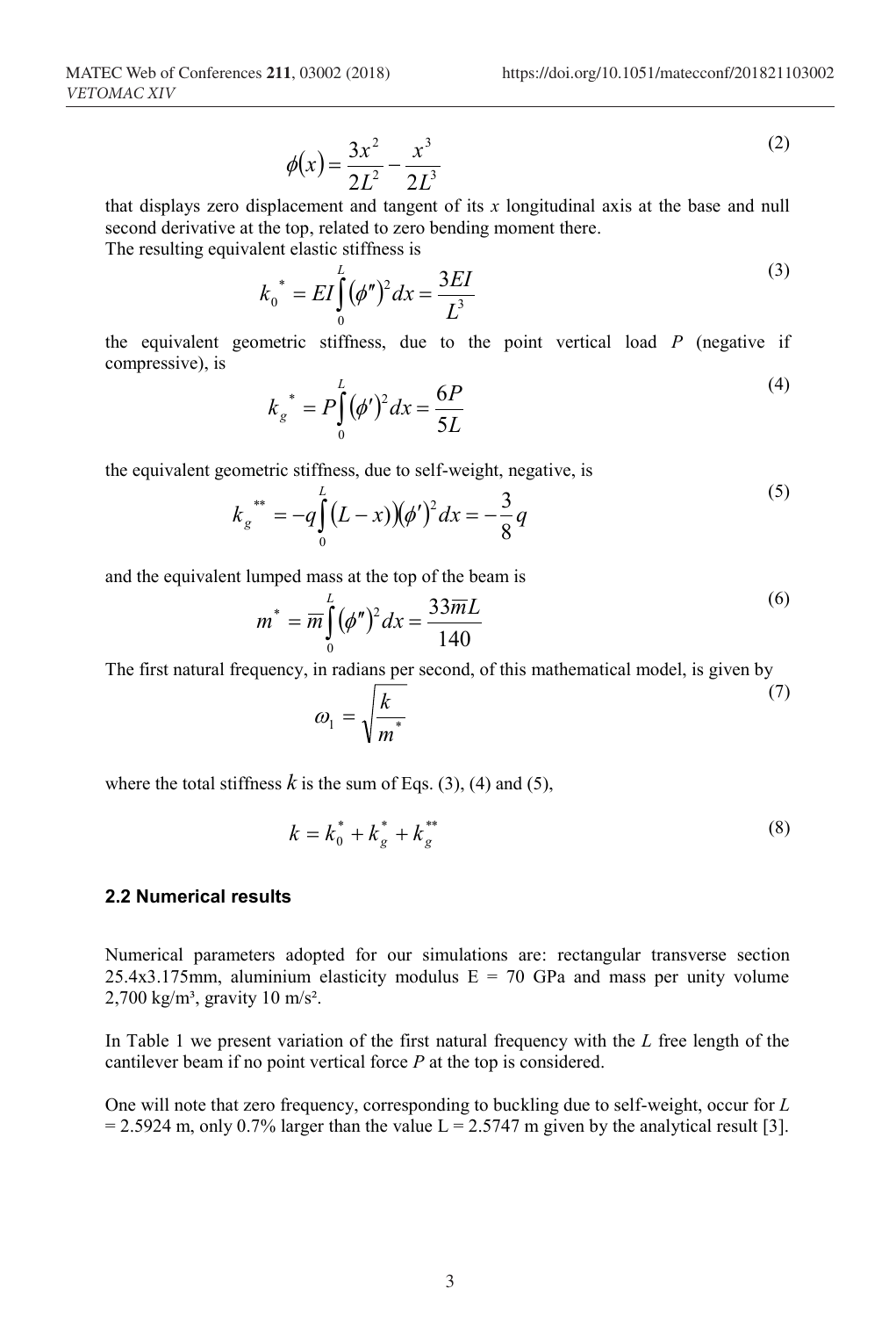| Free length (m) | Frequency (rad/s) |  |
|-----------------|-------------------|--|
| 2.0             | 3.061             |  |
| 2.1             | 2.584             |  |
| 2.2             | 2.145             |  |
| 2.3             | 1.729             |  |
| 2.4             | 1.314             |  |
| 2.5             | 0.856             |  |
| 2.5924          |                   |  |

| <b>Table 1.</b> Numerical simulations of Rayleigh's mathematical model $(P=0)$ . |  |
|----------------------------------------------------------------------------------|--|
|----------------------------------------------------------------------------------|--|

### **3 Experimental measurements**

#### **3.1 The experimental set up**

A very simple experimental set-up was built using a commercial aluminium bar with the same characteristics as those adopted for the mathematical model, that is, rectangular transverse section 25.4x3.175mm, aluminium elasticity modulus  $E = 70$  GPa and mass per unit volume  $2,700 \text{ kg/m}^3$ .

The bar full length was procured to be 3.0 m. Next, the bar was clamped by a bench vise leaving several free length values. For each case, free vibrations were induced by nontrivial initial conditions at the top. Frequencies were measured by a commercial data acquisition system connected to a notebook computer, picked up from a regular electric strain gage glued to the bar. Photos of this set up are displayed in Figs. 2 and 3.

### **3.2 Experimental results**

Table 3 presents variation of the measured first natural frequencies with the *L* free length of the cantilever beam. One will note that results are larger than given by the analytical result in [3] and the mathematical model, due to inevitable experimental imperfections. We also present the percental variation of frequency values for the mathematical model and the experimental measurements. As expected, differences get larger as one approaches the buckling load.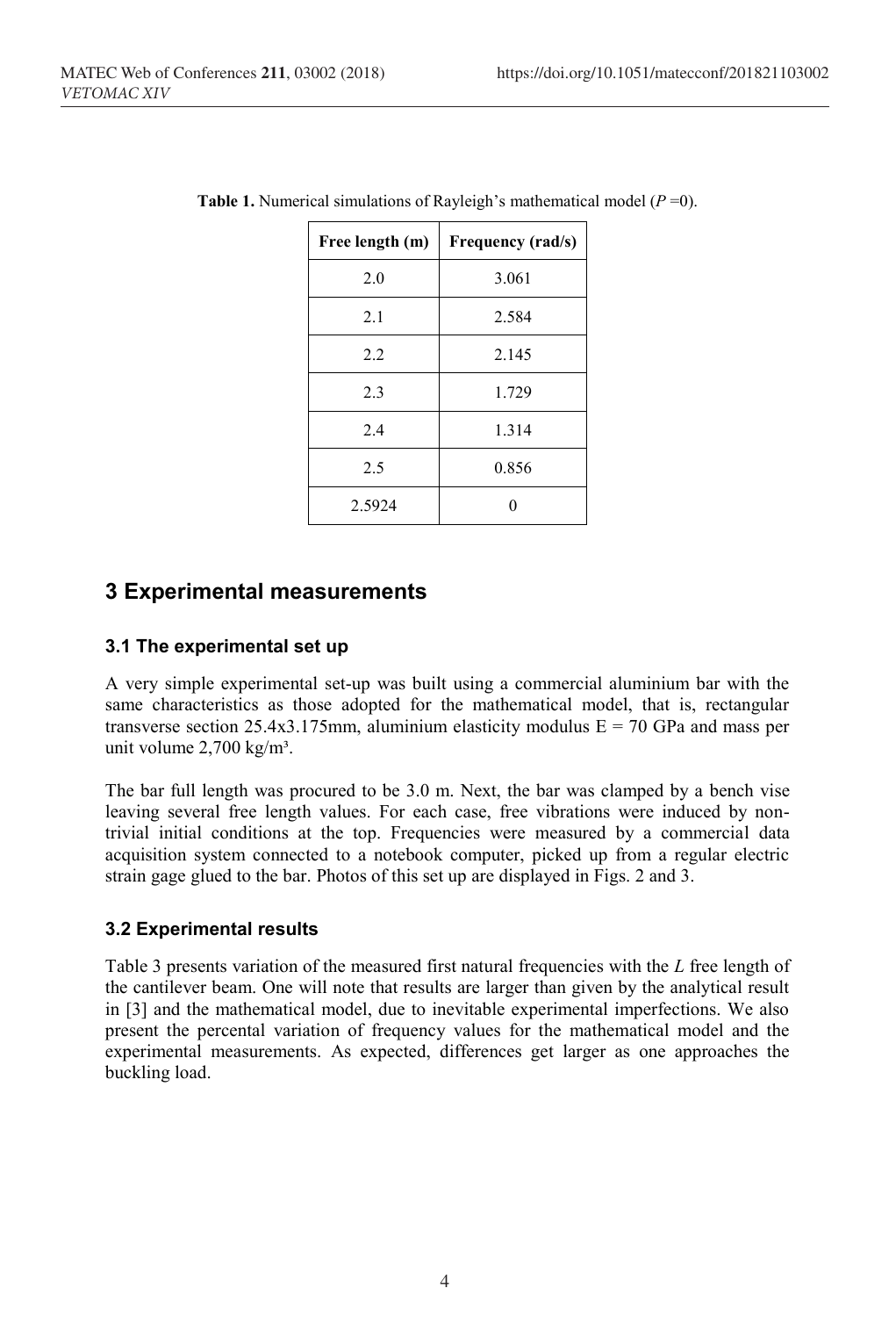

**Fig. 2.** Experimental set up.



**Fig. 3.** Data acquisition and treatment.